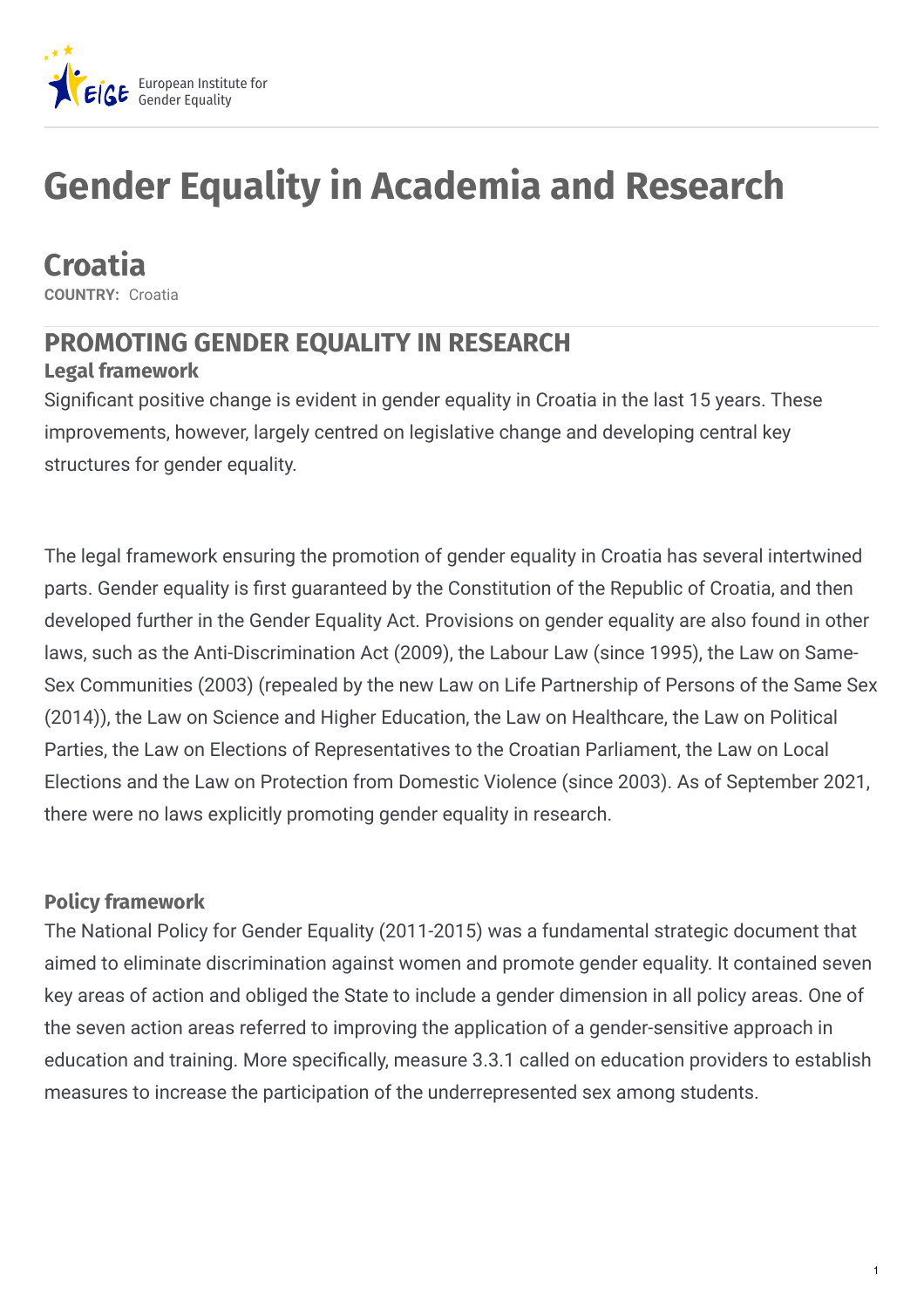An earlier national report listed the fourth National Policy for Gender Equality (2011-2015) as the essential strategic document for the development of gender equality in Croatia. However, the fifth National Strategy for Gender Equality (for the period after 2015) has yet to be adopted. The Croatian translation of the Council of Europe's Gender Equality Strategy (2018-2023) was presented to the Croatian Parliament in 2018. The Working Group for the new National Plan for Gender Equality 2021-2027 was appointed in October 2020.

The Ministry of Science, Education and Sport adopted an Action Plan on Science and Society <sup>[1]</sup> in 2012. The plan promoted socially responsible science in four areas, including endorsing/achieving gender equality in science. The Plan also included an activity to balance gender ratios in research organisations, particularly managerial positions. It targeted women as a minimum one-third of national decision-making bodies, such as national councils, regional councils, field committees and scientific and political bodies.

The EU Competitiveness Council adopted the European Research Area (ERA) Plan 2015-2020 in May 2015. The Plan identified several crucial implementation priorities at national and European level, with Member States themselves deciding on the development of their national plans. Rather than drafting a national strategy, the Croatian Ministry of Science and Education developed an Implementation Plan for the ERA Plan already adopted. That Implementation Plan outlined the national strategic framework, guidelines for the development of science and technology, and a brief overview of the current situation in Croatia, by priority. It stated the goals, measures and activities that should contribute to the development of science as a driver of long-term economic and social growth by 2020, in line with the objectives set out in the ERA Plan.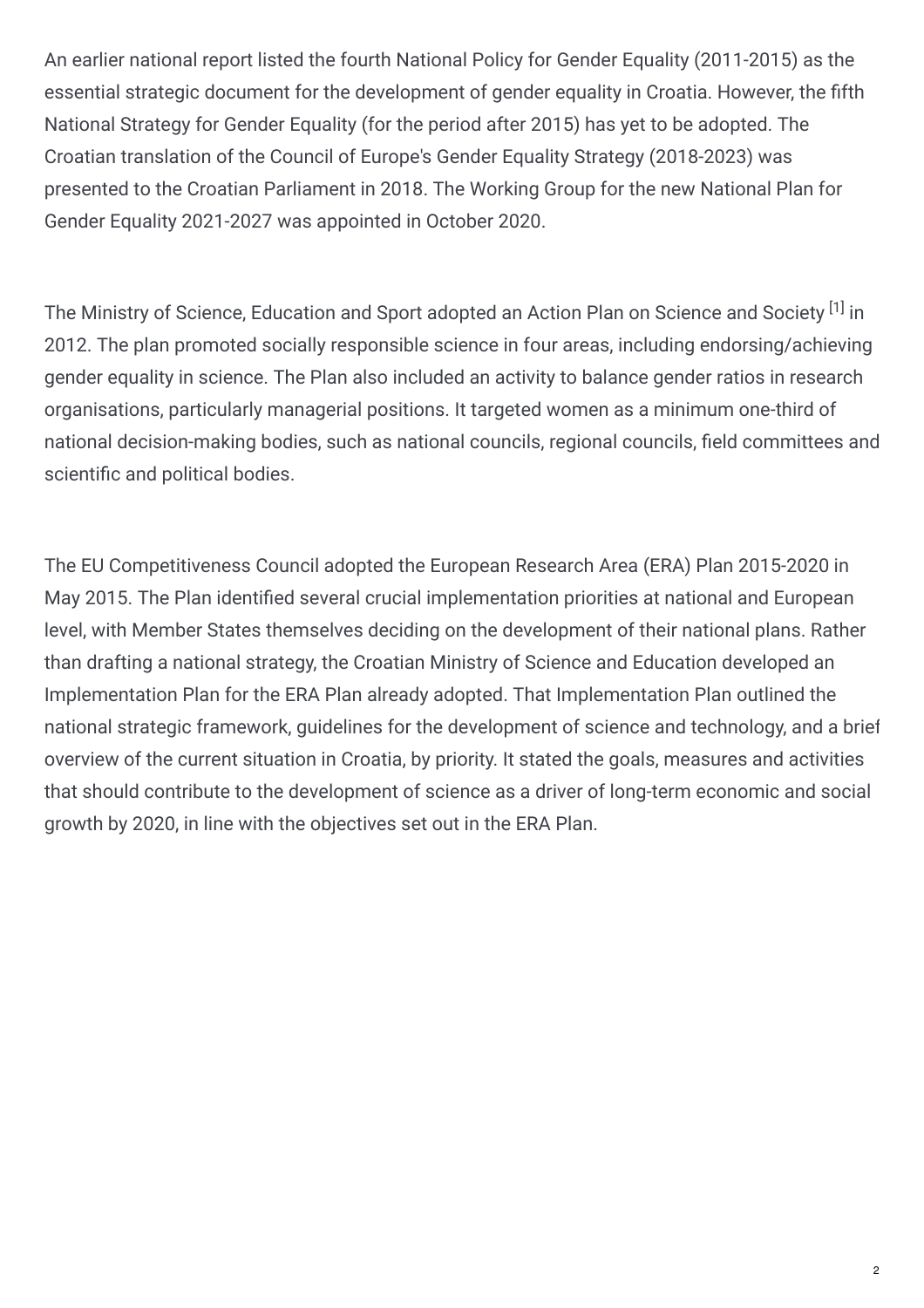Priority 4 (Gender Equality and Gender Awareness Policy in Research) of the Implementation Plan outlined the state of gender equality and non-discrimination in Croatia. It noted that scientific organisations are responsible for monitoring and evaluating the implementation of gender equality policy. According to the principles of gender equality, the emphasis is not on equal outcomes for women and men. Rather, it seeks to address inequalities between women and men in respect of resources, including differences in the extent to which the science and technology system meets their specific needs, as recognised in the Action Plan on Science and Society of the Ministry of Science, Education and Sport from 2012. According to the report 'Women and Men in Croatia', women are dominant in the total number of students enrolling in universities and the total number graduating. In the population generally, there are slightly more women than men with high-level qualifications. Nevertheless, occupational choices for many women in Croatia are still influenced by traditional gender roles. Among graduates, women are still underrepresented in computer science, engineering and transportation services, although data show that numbers of women in these areas are growing steadily.

There is a significant representation of women among doctoral candidates and in the scientific research community, yet the glass ceiling phenomenon is evident in career advancement. The Implementation Plan aims to transform national equality regulations into practical action to address gender inequality in research organisations and decision-making bodies, and to better integrate the gender dimension into research and development (R&D) policies, programmes and projects. The Plan also lists various goals, measures and activities, including:

Improving the coherence and networking of public policies by establishing a system for collecting information and data on women's entrepreneurship; Improving systematic support for women's entrepreneurship by developing new models of education and training in business management (ICT systems, new technologies, creative industries, application of innovations, cluster management, etc.); Introducing women's entrepreneurship within the entire institutional infrastructure by strengthening institutional and professional supports for women's entrepreneurial projects in new technologies and innovations.

The Implementation Plan sets out the data that will be used to evaluate success:

Input indicator: share of doctoral candidates (Eurostat);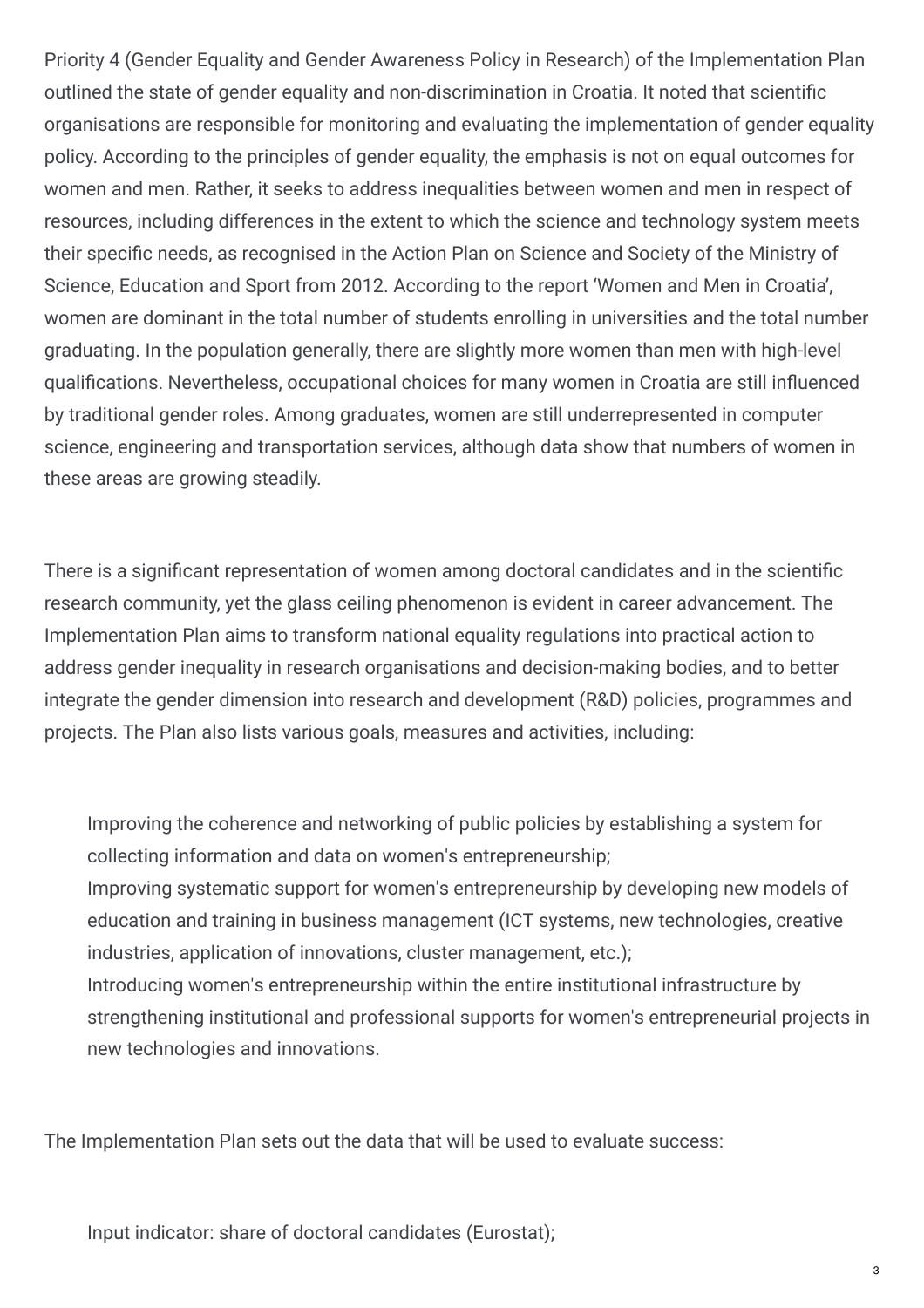Output indicator: share of scientific articles with gender content;

Outcome/impact indicator: percentage of women in category A positions in the higher education sector (professors).

In May 2019, the Government of the Republic of Croatia adopted the proposal to sign the Declaration of Commitment to Women in the Digital World (WiD). The Declaration recognises gender bias and sociocultural constructions as major barriers to the representation of girls and women in the digital world. As a cross-sectoral problem, solutions must encompass the education system, the economy, the media and public services. Signatory States committed to cooperating with public authorities, representatives of the public and private sectors, and civil society to address the phenomenon of underrepresentation of women. At national level, signatories will take action to:

Create a national strategy to encourage women's participation in the digital economy; Encourage broadcasters to promote a positive public image of women in the digital economy; Establish a European Girls and Women in ICT Day;

Encourage companies to combat gender discrimination at work;

Advance gender-balanced composition of boards, committees and bodies dealing with digital matters;

Improve monitoring mechanisms and data collection in order to set improved targets.

## **Other stimulatory initiatives**

Each year, the Croatian Commission for UNESCO, the Ministry of Culture and L'Oréal Adria award four scholarships to women scientists. The first edition of 'For Women in Science' took place in 2007. The award aims to raise awareness of outstanding young scientists and reward them for their contribution to science and society. In the last years, the amount of the award has been increased: from EUR 4,000 to EUR 5,000 each (HRK equivalent).

In 2008, the Centre for Women's Studies established the Award for the Best Student Papers in Women's and Gender Issues. The competition seeks to support future professionals interested in topics related to gender and women's issues and to encourage the implementation of gendersensitive policies in higher education. It is open to all undergraduate and graduate students in Croatia.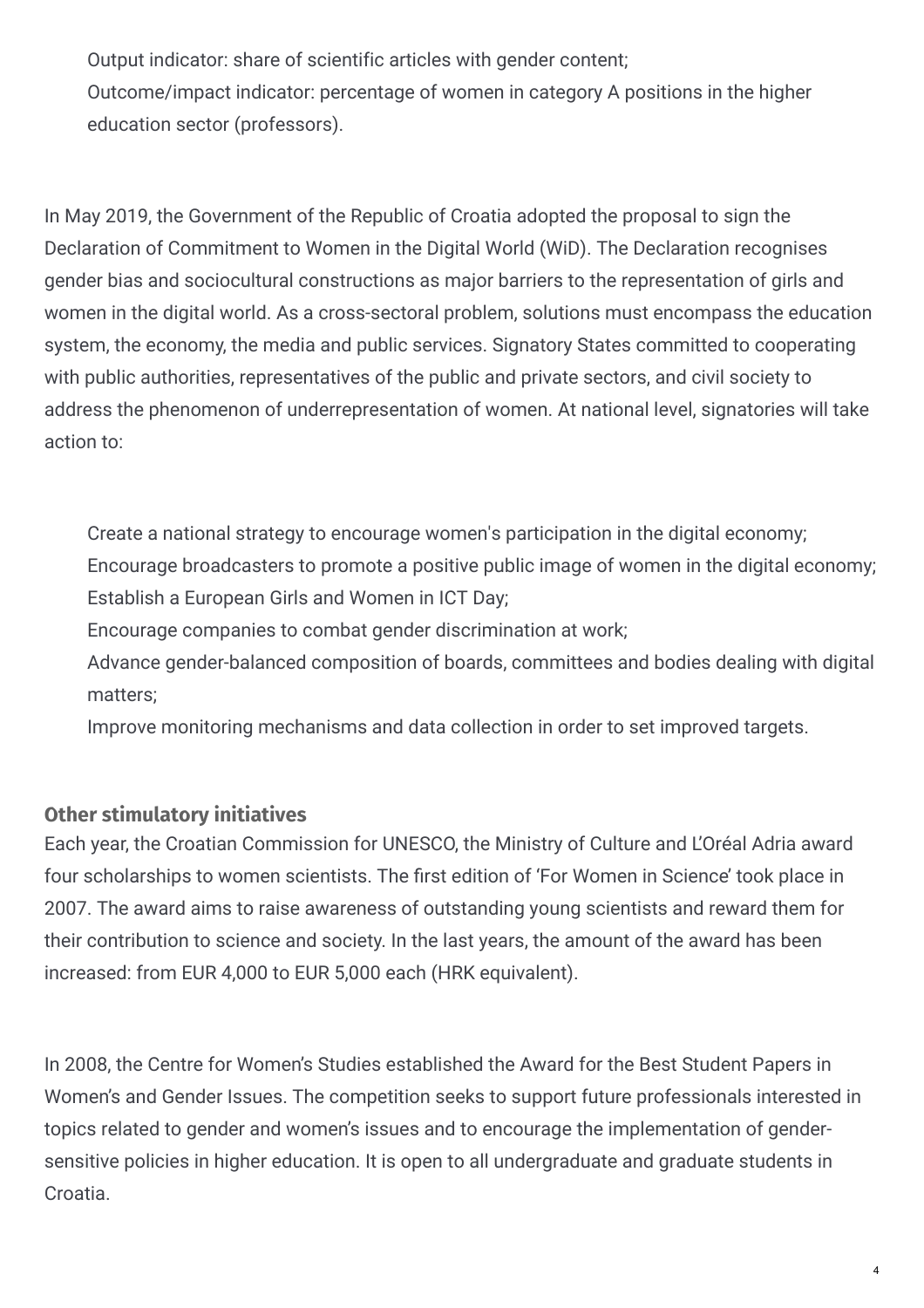In 2016, the Agency for Science and Higher Education joined the project 'Towards Real Equality between Men and Women: Reconciling Business and Private Life', carried out by the Office of the Gender Equality Ombudsperson. The Agency successfully assessed organisational culture using the Mamforce<sup>[2]</sup> methodology. In 2017, the Agency became the first public sector organisation to receive Mamforce certification.

In May 2019, the first round table  $-$  'Become YOU, IT girl!'  $-$  was held at the Student Centre in Zagreb following the signing of the Declaration of Commitment to WiD. There, high school girls gained an insight into women's work experience and positions in the IT industry. The participants were prominent women employed in private or public institutions (e.g. Kristina Posavec, Deputy State Secretary of the Central State Office for the Development of Digital Society; Helena Štimac Radin, Director of the Office for Gender Equality of the Government of the Republic of Croatia; Lidija Kralj, Assistant Minister of Science and Education). A similar round table marked the Day of Girls and Women in ICT (Osijek, 2020).

#### **Key actors**

The Ministry of Science, Education and Sport adopted its Action Plan on Science and Society in 2012. It is responsible for implementing policy, including fostering gender equality in research.

The Ministry is the umbrella institution responsible for all science and research policy in Croatia and thus regulates gender issues in science and research. Measures pertaining to gender equality in science and research are usually implemented by universities and faculties.

## **INITIATIVES FOR GENDER EQUALITY BY RESEARCH PERFORMING ORGANISATIONS**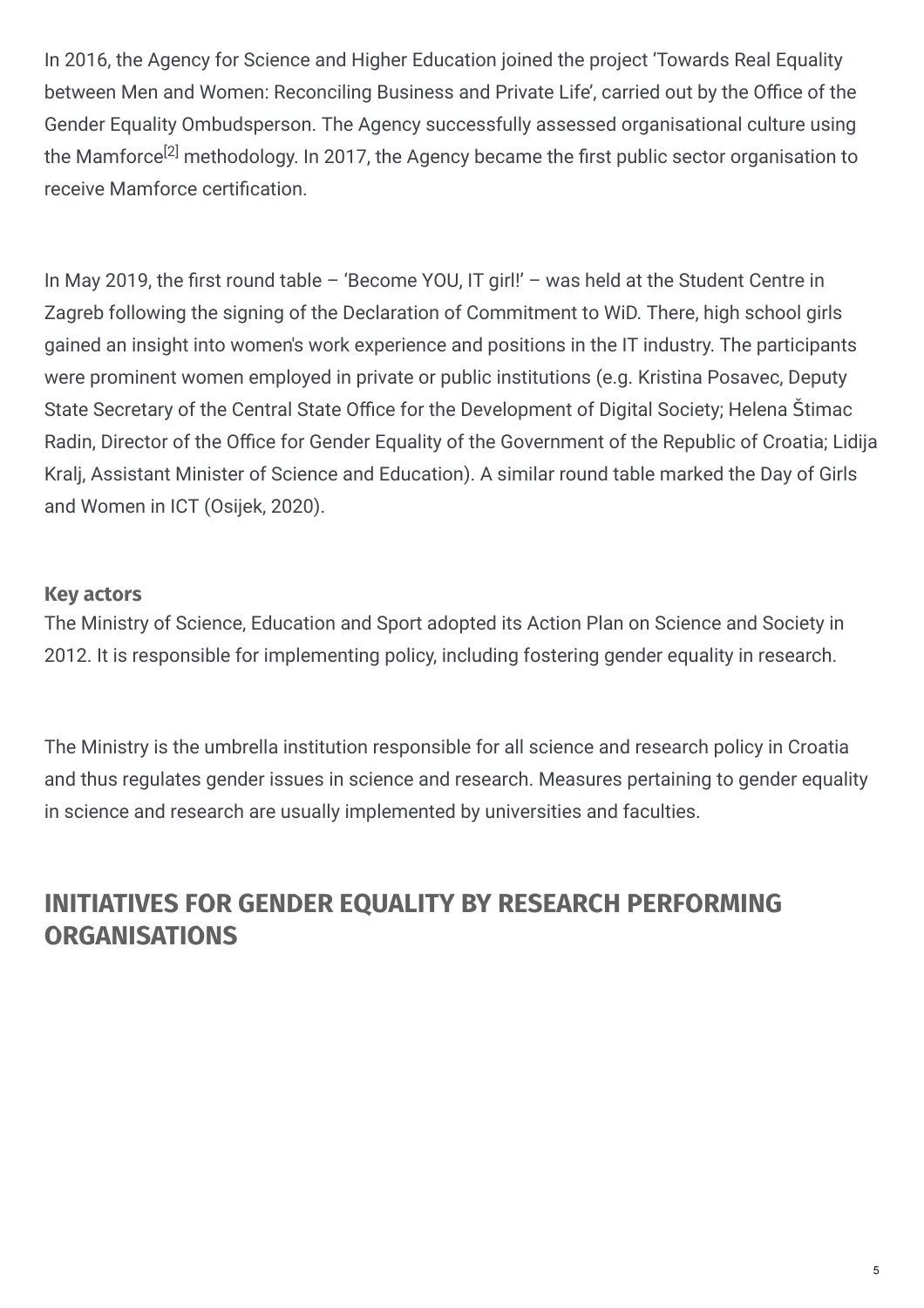There were no gender equality plans (GEPs) in universities and research organisations before October 2015. Although ad hoc gender-sensitive or gender-specific courses have been organised in several universities, no other instruments, tools, approaches or initiatives have been developed systematically or within a strategic framework. However, 16 universities and public institutes have adopted the European Charter for Researchers, which could be considered a first step towards progressing gender equality in research. Under the Charter, some institutes and universities have developed action plans and human resources strategies featuring gender equality measures. For instance, the Institute of Social Sciences, *Ivo Pilar*, developed a Human Resources Strategy (2012– 2015) that promotes non-discrimination, gender balance at all staff levels, and better working conditions. The University of Zadar also developed an Action Plan for Human Resources Strategy for Researchers (2011–2015). Measure 27 addressed gender equality and comprised two activities: 27.1 - continue to raise awareness about gender-balanced representation among employees, employers and funding providers through round tables, research and workshops; and 27.2 - stimulate part-time employment to reconcile family and professional obligations, if needed.

In 2019, as part of the Supporting and Implementing Plans for Gender Equality in Academia and Research (SPEAR) project, the University of Rijeka developed a GEP, which will be implemented between 2021 and 2025. To date, it has analysed the status quo and defined the priority areas of the GEP. The goals, measures and actions envisaged concern four strategic areas: (1) institutional culture of gender equality; (2) gender equality in scientific and artistic research; (3) gender equality in learning and teaching; and (4) life-work balance. The GEP was adopted in May 2021 by the Decision of the Senate of the University of Rijeka.

In 2020, the Faculty of Electrical Engineering and Computing (FER) at the University of Zagreb started developing a GEP within the project CALIPER. As a member of the CALIPER consortium, FER seeks to promote internal procedures towards tailored gender equality policies and sustainable structural changes that will favour a gender-balanced and competent environment. The organisation will assess current gender-related conditions and create a GEP to introduce specific steps to enhance career opportunities for women researchers.

Having accepted the Charter for Researchers (2019), the University of Dubrovnik is now developing a Human Resources Strategy for Researchers (2019–2022). Gender equality policies will form part of an information pack for all job applicants, together with information on competencies, obligations, etc.